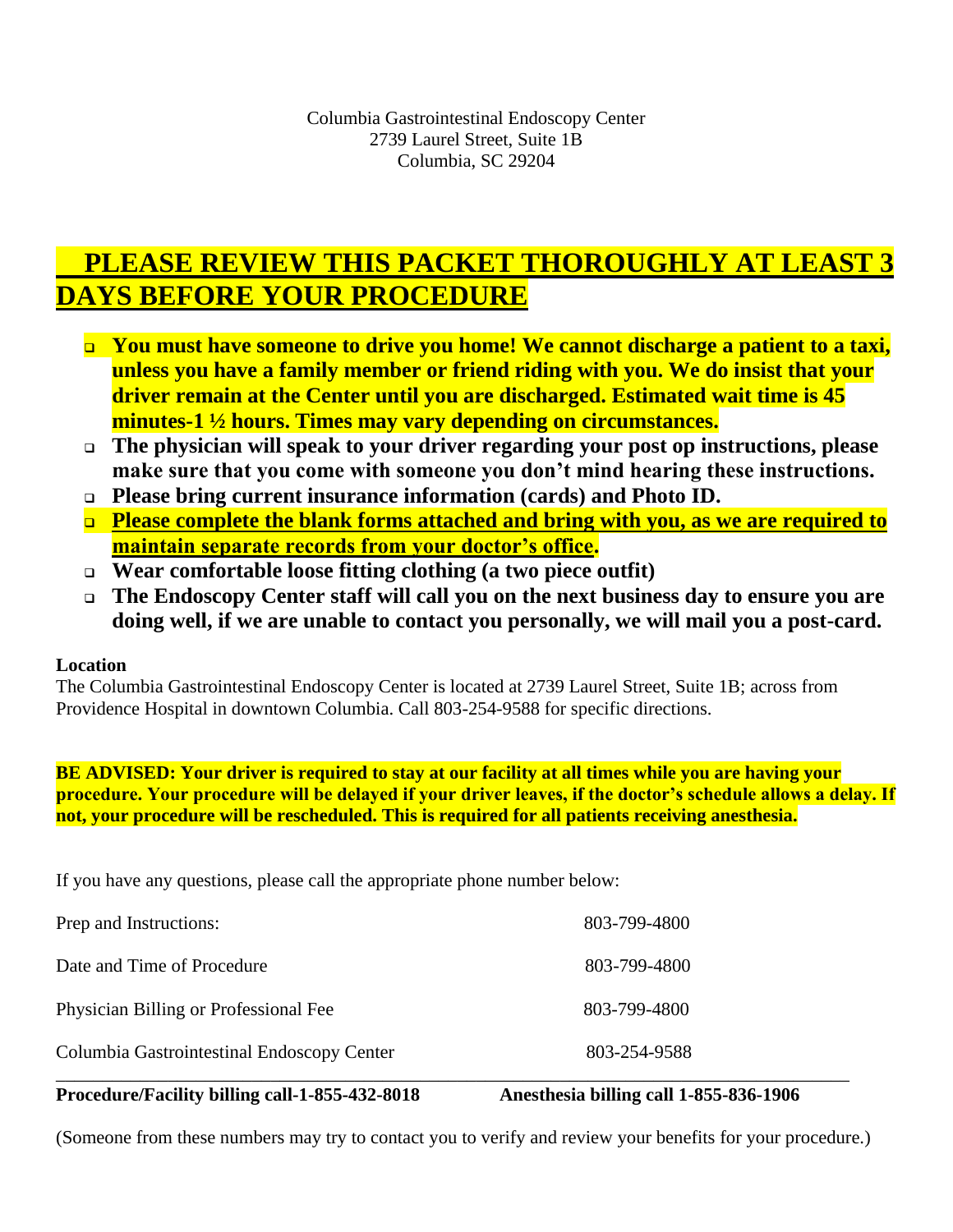Columbia Gastrointestinal Endoscopy Center 2739 Laurel Street, Suite 1B Columbia, SC 29204 803 254-9588

# Understanding Billing and Charges

**We are committed to helping you understand and prepare for potential out-of-pocket costs related to medical services you or a loved one may receive at our Endoscopy Center, and we have resources available to assist you. Please contact the billing office at 855-836-1904 at any time prior to your procedure to discuss your specific care needs and the potential associated charges. If you are insured, you also should contact your insurer to understand their coverage of services.**

**Please contact your insurance provider BEFORE your procedure for your deductible and copayment information. Any amounts that have not been met or that are your responsibility will be collected upon your arrival to the facility. Our billing office will contact you via phone or text message to inform you of your financial responsibility; you may contact them at 1-855-836-1904. \*\*\* The Columbia Endoscopy Center is a separate business from Columbia Gastroenterology Associates. Our facility maintains separate records and has separate billing from the physician's office.**

## YOU WILL RECEIVE A BILL FROM:

- 1. The Endoscopy Center: Columbia ASC, LLC (d.b.a. Columbia GI Endoscopy Center, this is the Facility Fee (where the procedure was performed); billing office in Nashville TN. **1-855-432-8018**
- 2. Anesthesia Group: Amsurg Columbia Anesthesia, LLC; (anesthesia fee) billing office in Nashville TN. **1-855-836-1906**
- 3. Your physician at Columbia Gastroenterology Associates (physician's fee for performing the procedure) 803 799-4800.

 4. If you have biopsies taken during your procedure, the specimens will be sent to Columbia Gastroenterology Pathology Services. The pathologist analyzing your biopsy will bill you for their professional Services through APS Lab. If your insurance requires a particular laboratory be used for specimen analysis: you must present this requirement at the time of check in; the endoscopy center staff cannot verify this on all patients and **will not take responsibility** for sending specimens to an out of network lab. **Please bring the next 2 pages (COMPLETED) with you on your procedure day.**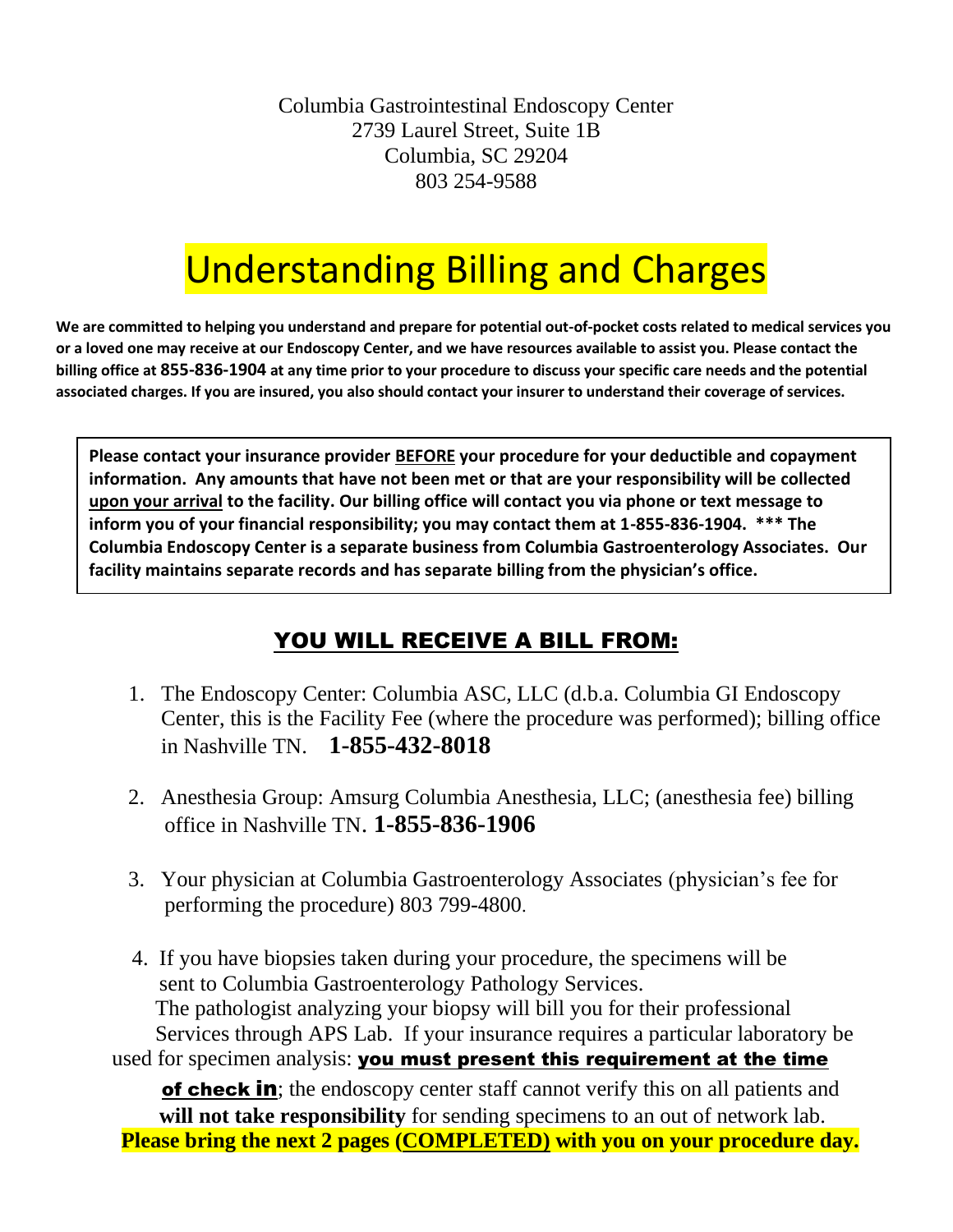#### **Columbia GI Endoscopy Center- Complete and bring with you**

| Doctor's Name                                                                                                                                                                                                                                                                                                                                                                       | _Account_                                                                                                      |  |  |
|-------------------------------------------------------------------------------------------------------------------------------------------------------------------------------------------------------------------------------------------------------------------------------------------------------------------------------------------------------------------------------------|----------------------------------------------------------------------------------------------------------------|--|--|
| <b>PATIENT INFORMATION</b>                                                                                                                                                                                                                                                                                                                                                          |                                                                                                                |  |  |
|                                                                                                                                                                                                                                                                                                                                                                                     |                                                                                                                |  |  |
|                                                                                                                                                                                                                                                                                                                                                                                     |                                                                                                                |  |  |
|                                                                                                                                                                                                                                                                                                                                                                                     | CITY____________________________COUNTY_________________________Phone: HOME_________________Cell_______________ |  |  |
|                                                                                                                                                                                                                                                                                                                                                                                     |                                                                                                                |  |  |
|                                                                                                                                                                                                                                                                                                                                                                                     | RACE (Please Circle) Caucasian African American Asian American Indian<br>Other_____________                    |  |  |
|                                                                                                                                                                                                                                                                                                                                                                                     | ETHNICITY (Please Circle) Hispanic or Latino Non-Hispanic or Latino                                            |  |  |
|                                                                                                                                                                                                                                                                                                                                                                                     |                                                                                                                |  |  |
|                                                                                                                                                                                                                                                                                                                                                                                     |                                                                                                                |  |  |
|                                                                                                                                                                                                                                                                                                                                                                                     | HAVE YOU HAD A PREVIOUS PROCEDURE AT OUR CENTER? YES NO (PLEASE CIRCLE ONE)                                    |  |  |
|                                                                                                                                                                                                                                                                                                                                                                                     | DO YOU HAVE A LIVING WILL? YES NO IF NOT, WOULD YOU LIKE INFORMATION? YES<br>NO.                               |  |  |
| <b>EMPLOYMENT INFORMATION</b>                                                                                                                                                                                                                                                                                                                                                       |                                                                                                                |  |  |
|                                                                                                                                                                                                                                                                                                                                                                                     |                                                                                                                |  |  |
|                                                                                                                                                                                                                                                                                                                                                                                     |                                                                                                                |  |  |
|                                                                                                                                                                                                                                                                                                                                                                                     |                                                                                                                |  |  |
| PRIMARY INSURANCE INFORMATION                                                                                                                                                                                                                                                                                                                                                       |                                                                                                                |  |  |
|                                                                                                                                                                                                                                                                                                                                                                                     |                                                                                                                |  |  |
|                                                                                                                                                                                                                                                                                                                                                                                     |                                                                                                                |  |  |
|                                                                                                                                                                                                                                                                                                                                                                                     |                                                                                                                |  |  |
|                                                                                                                                                                                                                                                                                                                                                                                     |                                                                                                                |  |  |
|                                                                                                                                                                                                                                                                                                                                                                                     |                                                                                                                |  |  |
| <b>SECONDARY INSURANCE INFORMATION</b>                                                                                                                                                                                                                                                                                                                                              |                                                                                                                |  |  |
|                                                                                                                                                                                                                                                                                                                                                                                     |                                                                                                                |  |  |
|                                                                                                                                                                                                                                                                                                                                                                                     | CITY, STATE, ZIP                                                                                               |  |  |
|                                                                                                                                                                                                                                                                                                                                                                                     | GROUP#                                                                                                         |  |  |
|                                                                                                                                                                                                                                                                                                                                                                                     |                                                                                                                |  |  |
|                                                                                                                                                                                                                                                                                                                                                                                     |                                                                                                                |  |  |
| <b>EMERGENCY NOTIFICATION</b>                                                                                                                                                                                                                                                                                                                                                       |                                                                                                                |  |  |
|                                                                                                                                                                                                                                                                                                                                                                                     |                                                                                                                |  |  |
| I authorize the release of any medical information necessary to process my insurance claim(s). I authorize and request payment of<br>medical benefits directly to my physicians. I agree that this authorization will cover all medical services rendered until such<br>authorization is revoked by me. I agree that a photocopy of this form may be used in place of the original. |                                                                                                                |  |  |
|                                                                                                                                                                                                                                                                                                                                                                                     |                                                                                                                |  |  |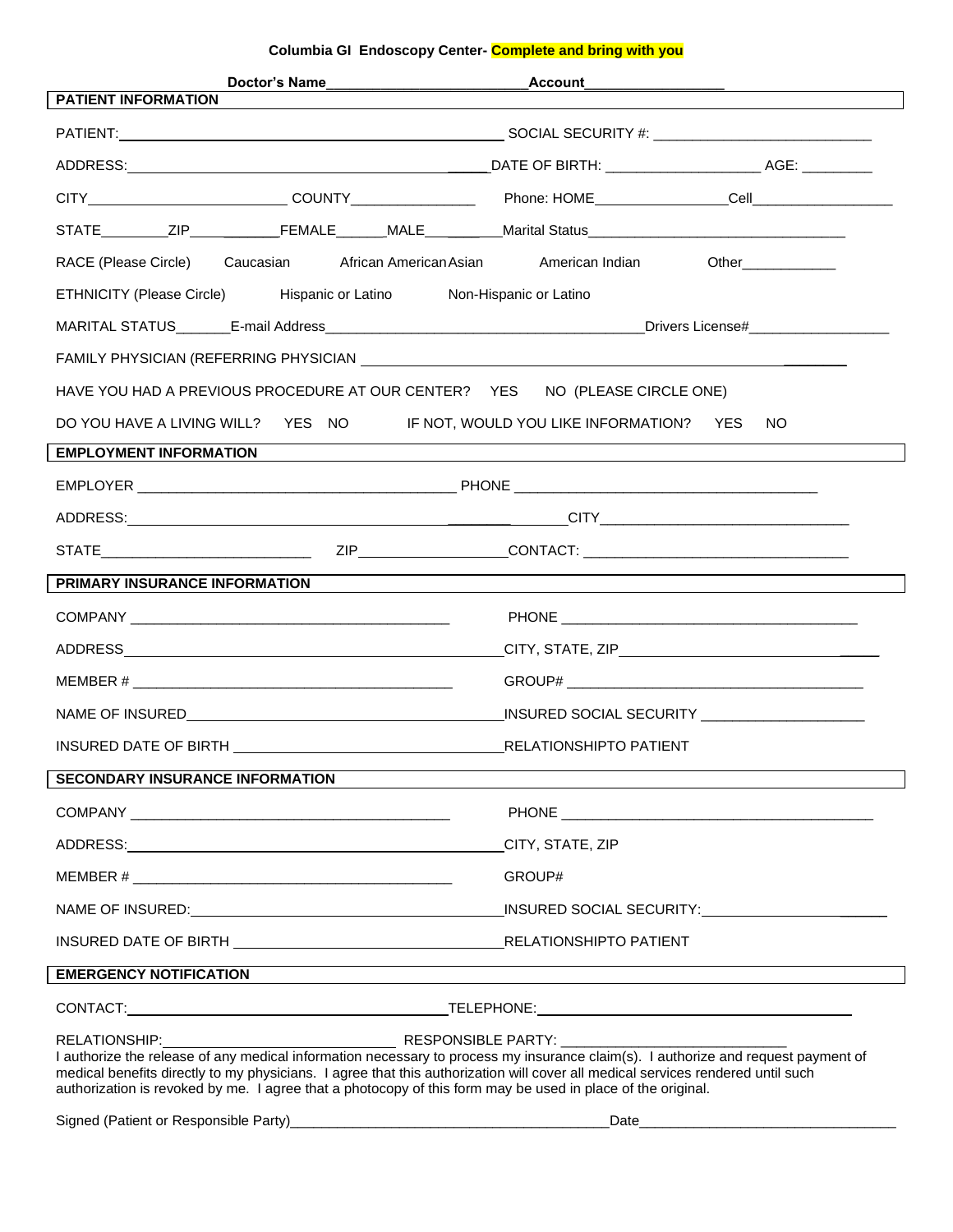#### Medical History Form-PLEASE COMPLETE THE ENTIRE FORM –

We are a SEPARATE entity from the physician's **office. We require this information since we do not have access to your office records. Complete and bring with you**

- **CIRCLE** the procedure you are having done **COLONOSCOPY / EGD-Upper endoscopy / Dilation /Flex Sig**
- **WHY** are you having the procedure done today? **Please CIRCLE all that apply:**

Age related colon screening exam, History of colon polyps, History of colon cancer, Family history colon cancer, Diarrhea, Abdominal pain, Constipation, Rectal bleeding, Blood in stool, Hx. Crohns/Ulcerative Colitis, Reflux, Heartburn, Difficulty swallowing, Nausea, Vomiting, Other \_\_\_\_\_\_\_\_\_\_\_ Have you had a colonoscopy in the past? \_\_\_\_\_\_If yes, how long ago was your last colonoscopy?

|                                                                                                                |           |             | • Are you <b>ALLERGIC</b> to any medications, including over the counter meds, or any foods? NES NO |  |  |  |
|----------------------------------------------------------------------------------------------------------------|-----------|-------------|-----------------------------------------------------------------------------------------------------|--|--|--|
| If you have any allergies (including food allergies) please <b>LIST</b> them as well as the reaction you have: |           |             |                                                                                                     |  |  |  |
| Med/food:                                                                                                      | Reaction: | Medication: | Reaction                                                                                            |  |  |  |
| Med/food:                                                                                                      | Reaction: | Medication: | Reaction:                                                                                           |  |  |  |

| • Colonoscopy pts, CIRCLE the prep you used? Pien-Vue, Nulytely, Trilyte, Colyte- (GALLON containers), Suprep       |
|---------------------------------------------------------------------------------------------------------------------|
| (Two 6 oz bottles), Clen-Piq (two bottles), other<br>. Please inform the nurses if you had difficulty with the prep |
| Do you feel the prep worked? Describe results i.e., Clear, yellow, brown with residue, Blood seen                   |

| • MEDICAL HISTORY:                                                                                                                           |
|----------------------------------------------------------------------------------------------------------------------------------------------|
| $\Box$ Yes $\Box$ No – Fallen in the past year? $\Box$ Yes $\Box$ No WC, Walker, Cane $\Box$ Yes $\Box$ No CVA or Parkinson's gait imbalance |
| □ Yes □ No - DIABETES-medication taken today? _________ Insulin Pump? __________AM blood sugar_______                                        |
| $\Box$ Yes $\Box$ No - ARTHRITIS                                                                                                             |
| □ Yes □ No - LUNG DISEASE Type_____________________(Asthma, Emphysema, Chronic Bronchitis etc.)                                              |
| $\square$ Yes $\square$ No –SLEEP APNEA, C-PAP MACHINE? Yes $\square$ No                                                                     |
| □ Yes □ No - SEIZURE DISORDER Date of last seizure______________________________                                                             |
|                                                                                                                                              |
| □ Yes □ No - HEART DISEASE Type_______________________                                                                                       |
| $\Box$ Yes $\Box$ No - ARTIFICIAL HEART VALVE                                                                                                |
| □ Yes □ No - BLOOD THINNERS (Plavix, Eliquis, Lovenox, Coumadin, Aspirin, etc.) Last dose date? ____                                         |
| $\Box$ Yes $\Box$ No $-HIGH$ BLOOD PRESSURE-<br>Medication taken today? ________                                                             |
| $\Box$ Yes $\Box$ No – ENDOCARDITIS (Heart infection)                                                                                        |
| $\square$ Yes $\square$ No - LIVER DISEASE, HEPATITIS, HIV                                                                                   |
|                                                                                                                                              |
| $\Box$ Yes $\Box$ No – INTERNAL STIMULATORS i.e. nerve, spinal, bladder                                                                      |
| $\Box$ Yes $\Box$ No – CARDIAC DEFIBRILLATOR                                                                                                 |
| $\Box$ Yes $\Box$ No – GLAUCOMA                                                                                                              |
| $\square$ Yes $\square$ No -KIDNEY DISEASE or DIALYSIS? YES _______ NO _____                                                                 |
| □ Yes □ No Smoker/Vape: Never, Former, year quit: <b>Current Smoker/ Amt</b> Alcohol / Amt.<br><b>Illicit Drugs</b>                          |
| Type                                                                                                                                         |

• **SURGERIES: Have you had ANY surgical procedures done \_\_\_\_YES \_\_\_\_\_ NO (Please list ALL surgeries)**

\_\_\_\_\_\_\_\_\_\_\_\_\_\_\_\_\_\_\_\_\_\_\_ \_\_\_\_\_\_\_\_\_\_\_\_\_\_\_\_\_\_\_\_\_\_\_\_\_ \_\_\_\_\_\_\_\_\_\_\_\_\_\_\_\_\_\_\_\_\_ \_\_\_\_\_\_\_\_\_\_\_\_\_\_\_\_\_\_\_\_\_ \_\_\_\_\_\_\_\_\_\_\_\_\_\_\_\_\_\_\_\_\_\_\_ \_\_\_\_\_\_\_\_\_\_\_\_\_\_\_\_\_\_\_\_\_\_\_\_\_ \_\_\_\_\_\_\_\_\_\_\_\_\_\_\_\_\_\_\_\_\_ \_\_\_\_\_\_\_\_\_\_\_\_\_\_\_\_\_\_\_\_\_ \_\_\_\_\_\_\_\_\_\_\_\_\_\_\_\_\_\_\_\_\_\_\_ \_\_\_\_\_\_\_\_\_\_\_\_\_\_\_\_\_\_\_\_\_\_\_\_\_ \_\_\_\_\_\_\_\_\_\_\_\_\_\_\_\_\_\_\_\_\_\_\_ \_\_\_\_\_\_\_\_\_\_\_\_\_\_\_\_\_\_\_\_\_

\_\_\_\_\_\_\_\_\_\_\_\_\_\_\_\_\_\_\_\_\_\_\_\_ \_\_\_\_\_\_\_\_\_\_\_\_\_\_\_\_\_\_\_\_\_\_\_\_\_\_ \_\_\_\_\_\_\_\_\_\_\_\_\_\_\_\_\_\_\_\_\_\_\_\_ \_\_\_\_\_\_\_\_\_\_\_\_\_\_\_\_\_\_\_\_ \_\_\_\_\_\_\_\_\_\_\_\_\_\_\_\_\_\_\_\_\_\_\_\_ \_\_\_\_\_\_\_\_\_\_\_\_\_\_\_\_\_\_\_\_\_\_\_\_\_\_ \_\_\_\_\_\_\_\_\_\_\_\_\_\_\_\_\_\_\_\_\_\_\_\_ \_\_\_\_\_\_\_\_\_\_\_\_\_\_\_\_\_\_\_\_ \_\_\_\_\_\_\_\_\_\_\_\_\_\_\_\_\_\_\_\_\_\_\_\_ \_\_\_\_\_\_\_\_\_\_\_\_\_\_\_\_\_\_\_\_\_\_\_\_\_\_ \_\_\_\_\_\_\_\_\_\_\_\_\_\_\_\_\_\_\_\_\_\_\_\_ \_\_\_\_\_\_\_\_\_\_\_\_\_\_\_\_\_\_\_\_

• **MEDICATION LIST: VERY IMPORTANT(List ALL medications you take, dose and amounts)**

Please list any valuables you need secured Please list any special religious considerations **Please** 

• **\_\_\_\_ Please initial that you understand that your driver must remain at the center while you are here** • Drivers name **Drivers name** Patients Signature **Date Date Date Date Date Date**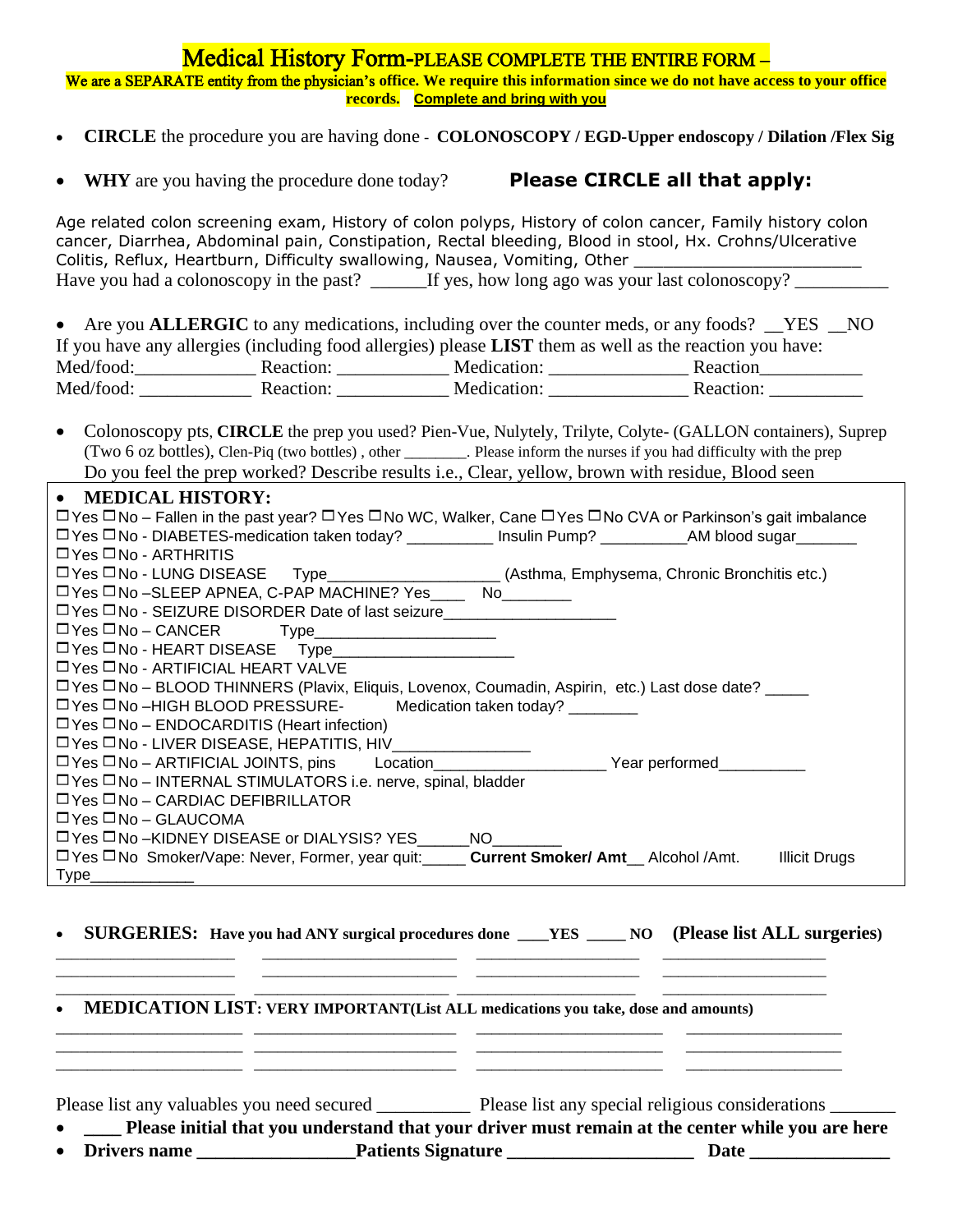

### Patient's Rights and Notification of Physician Ownership

EVERY PATIENT HAS THE RIGHT TO BE TREATED AS AN INDIVIDUAL AND TO ACTIVELY PARTICIPATE IN AND MAKE INFORMED DECISIONS REGARDING HIS/HER CARE. THE FACILITY AND MEDICAL STAFF HAVE ADOPTED THE FOLLOWING PATIENT RIGHTS AND RESPONSIBILITIES, WHICH ARE COMMUNICATED TO EACH PATIENT OR THE PATIENT'S REPRESENTATIVE/SURROGATE PRIOR TO THE PROCEDURE/SURGERY.

#### **PATIENT'S RIGHTS:**

- To receive treatment without discrimination as to race, color, religion, sex, national origin, disability, or source of payment.
- To receive considerate, respectful and dignified care.
- To be provided privacy and security during the delivery of patient care service.
- To receive information from his/her physician about his/her illness, his/her course of treatment and his/her prospects for recovery in terms that he/she can understand.
- To receive as much information about any proposed treatment or procedures as he/she may need in order to give informed consent prior to the start of any procedure or treatment.
- When it is medically inadvisable to give such information to a patient, the information is provided to a person designated by the patient, or to a legally authorized person.
- To make decisions regarding the health care that is recommended by the physician. Accordingly, the patient may accept or refuse any recommended medical treatment. If treatment is refused, the patient has the right to be told what effect this may have on their health, and the reason shall be reported to the physician and documented in the medical record.
- To be free from mental and physical abuse, or exploitation during the course of patient care.
- Full consideration of privacy concerning his/her medical care. Case discussion, consultation, examination and treatment are confidential and shall be conducted discretely.
- Confidential treatment of all communications and records pertaining to his/her care and his/her stay in the facility. His/her written permission shall be obtained before his/her medical records can be made available to anyone not directly concerned with his/her care. The facility has established policies to govern access and duplication of patient records.
- To have care delivered in a safe environment, free from all forms of abuse, neglect, harassment or reprisal.
- Reasonable continuity of care and to know in advance the time and location of appointment, as well as the physician providing the care.
- Be informed by his/her physician or a delegate of his/her physician of the continuing health care requirements following his/her discharge from the facility.
- To know the identity and professional status of individuals providing services to them, and to know the name of the physician who is primarily responsible for coordination of his/her care.
- To be informed of their right to change providers if other qualified providers are available.
- To know which facility rules and policies apply to his/her conduct while a patient.
- To have all patients' rights apply to the person who may have legal responsibility to make decisions regarding medical care on behalf of the patient. All personnel shall observe these patient's rights.
- To be informed of any research or experimental treatment or drugs and to refuse participation without compromise to the patient's care The patient's written consent for participation in research shall be obtained and retained in his/ her patient record.
- To examine and receive an explanation of his/her bill regardless of source of payment.
- To appropriate assessment and management of pain.
- To be advised if the physician providing care has a financial interest in the surgery center.
- Regarding care of the pediatric patient, to be provided supportive and nurturing care which meets the emotional and physiological needs of the child and to support participation of the caregiver in decisions affecting medical treatment.

#### **PATIENT RESPONSIBILITIES:**

- To provide complete and accurate information to the best of their ability about their health, any medications, including over-the-counter products and dietary supplements and any allergies or sensitivities.
- To follow the treatment plan prescribed by their provider, including pre-operative and discharge instructions.
- To provide a responsible adult to transport them home from the facility and remain with them for 24 hours, if required by their provider.
- To inform their provider about any living will, medical power of attorney, or other advance healthcare directive in effect.
- To accept personal financial responsibility for any charges not covered by their insurance.
- To be respectful of all healthcare professionals and staff, as well as other patients

#### *If you need an interpreter:*

If you will need an interpreter, **please let us know** and one will be provided for you. If you have someone who can translate confidential, medical and financial information for you please make arrangements to have them accompany you on the day of your procedure.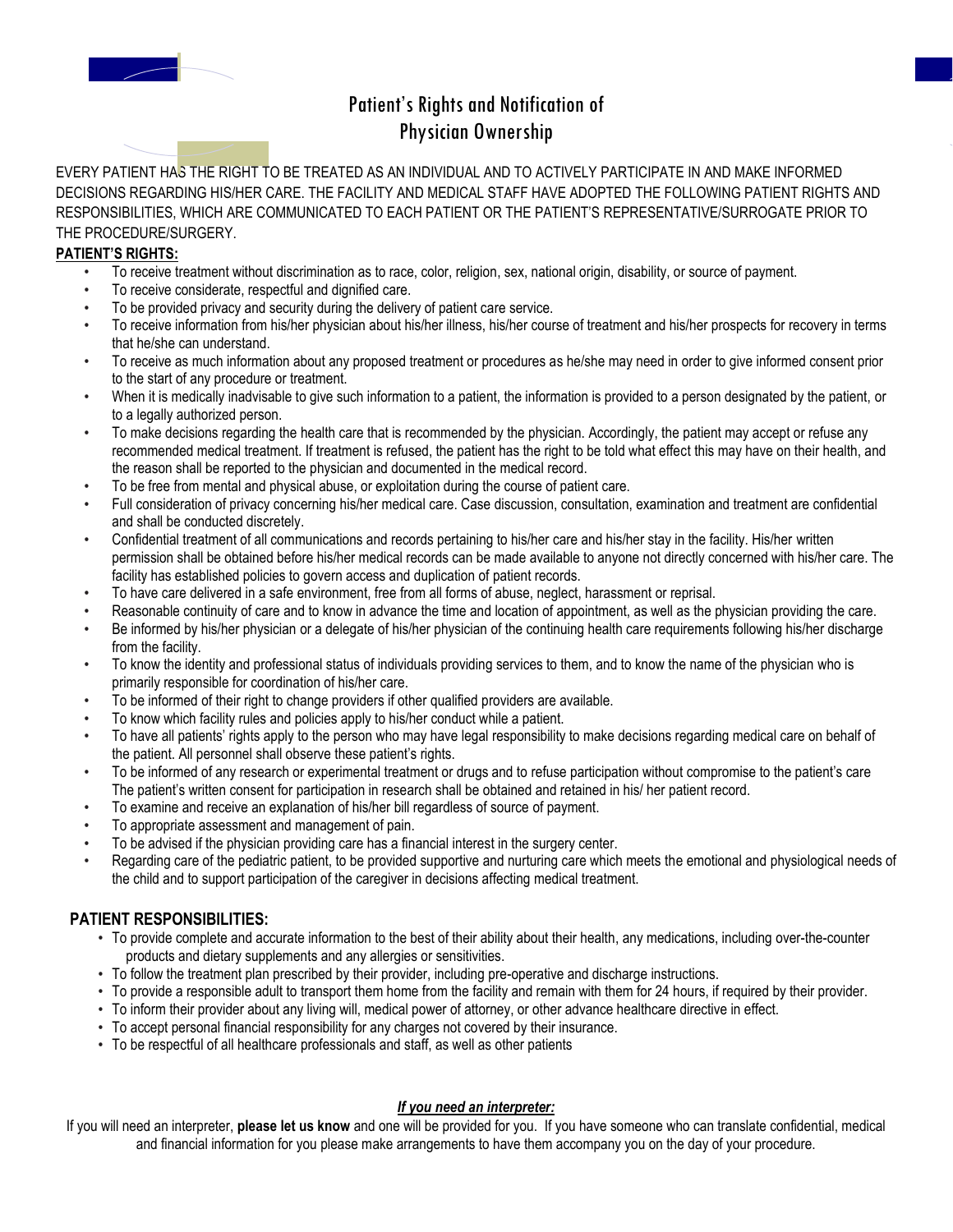| <b>Rights and Respect for Property and Person</b>                                                                                   |                     |
|-------------------------------------------------------------------------------------------------------------------------------------|---------------------|
| Safety<br>The patient has the right to:<br>the right to:                                                                            | The patient has     |
| . Exercise his or her rights without being subjected to discrimination or reprisal.                                                 | • Personal privacy  |
| • Voice a grievance regarding treatment or care that is, or fails to be, furnished.<br>safe setting                                 | • Receive care in a |
| . Be fully informed about a treatment or procedure and the expected outcome before it is performed.<br>forms of abuse or harassment | • Be free from all  |

• Confidentiality of personal medical information.

#### **Advance Directives**

*An "Advance Directive" is a general term that refers to your instructions about your medical care in the event you become unable to voice these instructions yourself. Each state regulates advance directives differently. STATE laws regarding Advanced Directives are found in South Carolina Statutes §44-77-10-160. In the State of South Carolina and federal law give all competent adults, 18 years or older, the right to make their own health care decisions, including the right to decide what medical care or treatment to accept, reject or discontinue. If certain treatments are not wanted, they have the right to tell their doctor, either orally or in writing, they do not want them. If they want to refuse treatment, but they do not have someone to name as their agent, you can sign a living will.*

*You have the right to informed decision making regarding your care, including information regarding Advance Directives and this*  facility's policy on Advance Directives. Applicable state forms will also be provided upon request. A member of our staff will be *discussing Advance Directives with the patient (and/or patient's representative or surrogate) prior to the procedure being performed.*

Columbia Gastrointestinal Endoscopy Center respects the right of patients to make informed decisions regarding their care. The Center has adopted the position that an ambulatory surgery center setting is not the most appropriate setting for end of life decisions. Therefore, it is the policy of this surgery center that in the absence of an applicable properly executed Advance Directive, if there is deterioration in the patient's condition during treatment at the surgery center, the personnel at the center will initiate resuscitative or other stabilizing measures. The patient will be transferred to an acute care hospital, where further treatment decisions will be made.

If the patient has Advance Directives which have been provided to the surgery center that impact resuscitative measures being taken, we will discuss the treatment plan with the patient and his/her physician to determine the appropriate course of action to be taken regarding the patient's care.

**Complaints/Grievances:** If you have a problem or complaint, please speak to one of our staff to address your concern. If necessary, your problem will be advanced to center management for resolution. You have the right to have your verbal or written grievances investigated and to receive written notification of actions taken.

The following are the names and/or agencies you may contact: Cindy Sease, RN-Administrator 2739 Laurel Street, Suite 1B

Columbia, SC 29204 803 254-9588

You may contact the state to report a complaint; South Carolina Health & Human Services PO Box 8206 Columbia, South Carolina 29202 888.549.0820 **State Web site: <https://www.scdhhs.gov/>**

Medicare beneficiaries may also file a complaint with the Medicare Beneficiary Ombudsman. **Medicare Ombudsman Web address:**  www.medicare.gov/claims-and-appeals/medicare-rights/get-help/ombudsmam.html

**Medicare:** [www.medicare.gov](http://www.medicare.gov/) or call 1-800-MEDICARE (1-800-633-4227)

**Office of the Inspector General:** [http://oig.hhs.gov](http://oig.hhs.gov/)